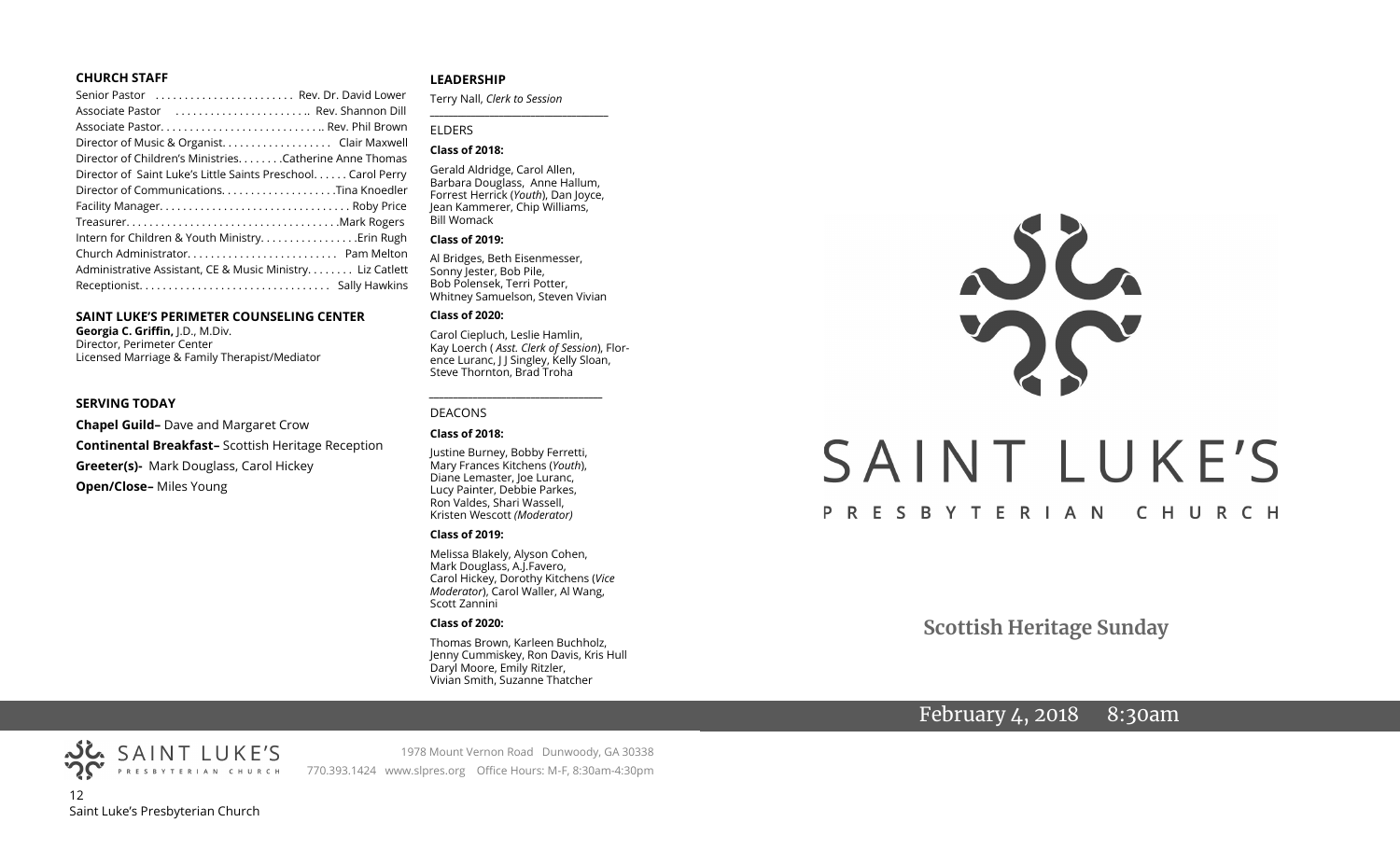

1978 Mount Vernon Road • Dunwoody, Georgia 30338 770.393.1424 • www.slpres.org

#### **February 4, 2018**  Fifth Sunday after Epiphany

#### **Liturgical Color:** Green

*Liturgical colors can orient us to the season of the church year and help to engage the sense of sight in worship. Green is used for time periods marked as Ordinary time; Ordinary time is time not marked by a specific festival or season.*

#### **SUNDAY SCHEDULE**

8:30am Chapel Communion Service 9:30am Sunday School 10:30am Sanctuary Worship Service *Nursery available at all services and Sunday School.* 

#### MISSION

Responding to God's call and empowered by the Holy Spirit, we invite all to join us in knowing, serving, and sharing Jesus Christ here and around the world.

#### VISION

To be a beacon of faith, hope, and love– every member an active disciple in Christ's ministry.

#### **WELCOME, GUESTS!**  We are delighted you are worshipping with us.

**DURING** the Welcome, please print the requested information on the Friendship Pad and pass the Friendship Pad down the pew.

**AFTER** the worship service, please join us outside the Chapel where our Pastors will be available to answer questions and provide you with a loaf of freshly-baked bread.

**FOR MORE** information about our programs, ministries or membership, please contact one of our Pastors at 770.393.1424, or visit our website: slpres.org.

# **THAT ALL MAY WORSHIP ASSISTIVE** hearing devices, large print...

hymnals, large print bulletins and back cushions are available. Please contact an  $\Box$ usher for further assistance.

thisted

#### **CHILDREN'S WORSHIP** notebooks

and lacing crosses are available on the table just outside the Chapel doors. For your convenience, there is a Family Restroom located in the hallway of the administrative offices, on the first floor, near the main lobby. **JOIN US FOR FEAST** — FEAST runs through March 7 and will conclude with a variety show. Dinner at 5:45pm/Programs at 6:25pm. Please register on our website at the following link: [http://slpres.org/](http://slpres.org/feastregspring2018/) [feastregspring2018/.](http://slpres.org/feastregspring2018/)

**SAINT LUKE'S FRIENDS** — please sign up for Continental Breakfast slots in 2018. It is a great way to meet new people and share hospitality. The sign up genius link is: <http://www.signupgenius.com/go/> 30e094daeac22aa8-continental.

**IOH VOLUNTEERS NEEDED** — Interfaith Outreach Home (IOH) provides transitional housing for homeless families. On the third Thursday of each month, when the adults have life skills training, Saint Luke's provides and delivers a meal which feeds about 10 adults and 15 children. Meal expenses are reimbursable by Saint Luke's. Volunteers are needed for the following Thursdays: February 15, March 15, April 19, and May 17. Please sign up in the church lobby or contact Al Bridges at [bridgtr@aol.com](mailto:bridgtr@aol.com) or 770.394.6581 to reserve your spot.

#### **BUILDING & GROUNDS, WORK DAY** —

Please join us for a work day after the Men's Breakfast on Saturday, February 10 at 9am. We will be cleaning the small trees and brush out of the retention ponds at the back of the church. Need volunteers with saws, loppers, chain saws, etc. to help cut this all down.

#### **SAINT LUKE'S EXTENDS 10:30AM SANCTUARY WORSHIP THROUGH MAY** —

Experimenting with sanctuary worship at 10:30am has aimed to fit our primary worship service better into the lives of families with school-age children. It appears anecdotally that the goal has been met, as families with children generally indicate preferring the change.

But change is always hard, as is analyzing the benefits and costs of a change in community. Anecdotally the change has helped families with children, but statistically the change has not seemed to increase sanctuary worship attendance. So there are counter-balancing forces at work, too, it would seem, which we need to understand better before making a permanent decision. Therefore the Session on Sunday unanimously agreed to extend the experiment through May, so that we can work on optimizing the change while we learn more about how it is received. If you have thoughts about the schedule change that you have not yet shared, I would welcome the chance to hear them directly, please call or email me at [davidlower@slpres.org.](mailto:davidlower@slpres.org)

#### **SAINT LUKE'S GREEN TEAM ANNOUNCES** —

City of Dunwoody Electronics Recycle Event on February 25. Please note, pre-registration is required. Details to follow in next week's bulletin.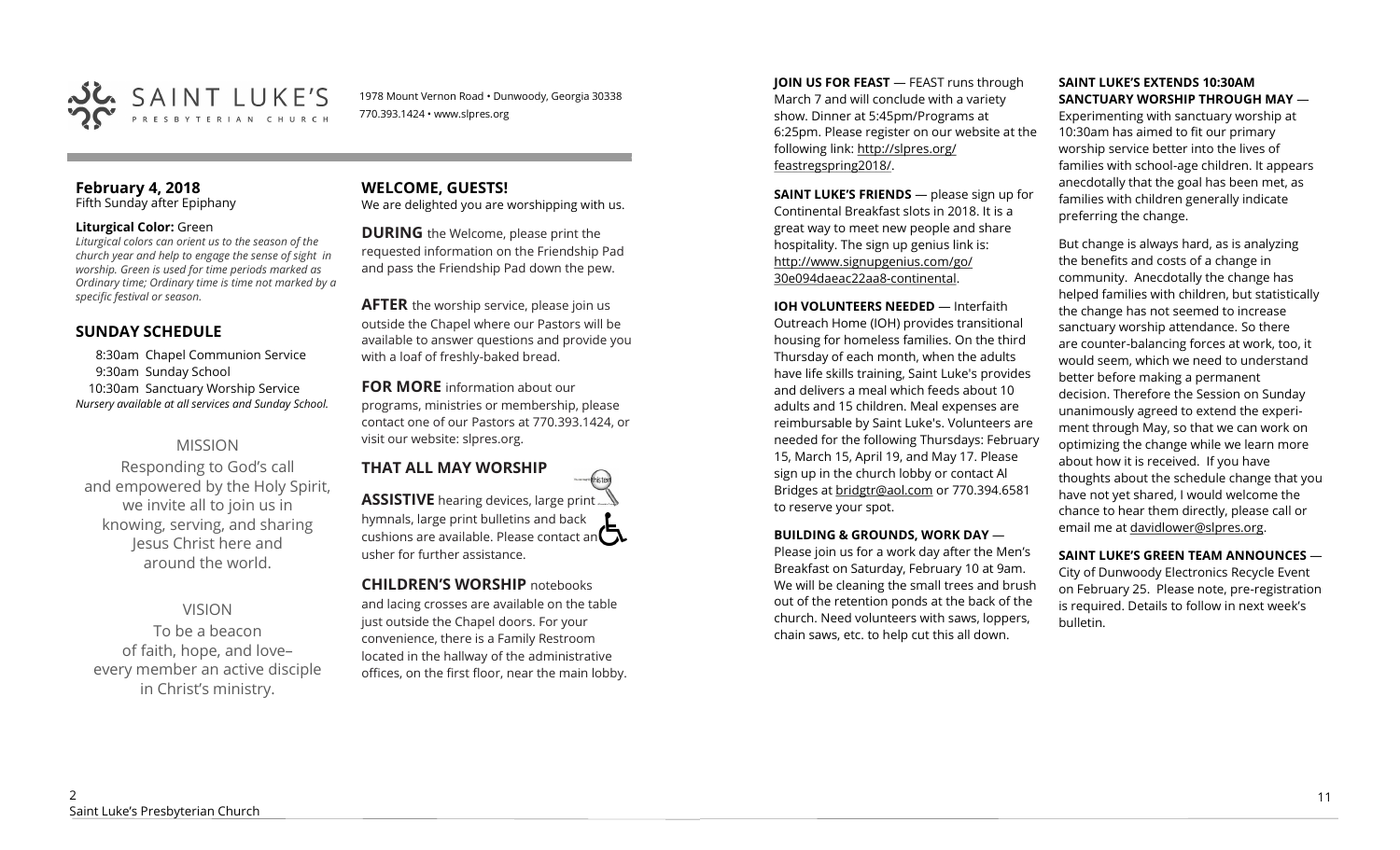# YOUTH MINISTRY

**Phil Brown philbrown@slpres.org / 770.393.1424 ext. 238** 

\_\_\_\_\_\_\_\_\_\_\_\_\_\_\_\_\_\_\_\_\_\_\_\_\_\_\_\_\_\_\_\_\_\_\_\_\_\_\_\_\_\_\_\_\_\_\_\_\_\_\_\_\_\_\_\_\_\_\_\_\_\_\_\_\_\_\_\_\_\_\_\_\_\_\_\_\_\_\_\_\_\_\_\_\_\_\_

#### **HERE'S WHAT'S COMING UP IN YOUTH MINISTRY:**

#### **SUNDAY, FEBRUARY 4:**

9:30am– Help clean up from Tartan Trot.

Youth groups will not meet this evening.

#### **ESCAPE ROOM, SUNDAY, FEBRUARY 18**

We are headed to Breakout Escape Room in Norcross after the 10:30am service. We will get lunch, then head on to the puzzle solving adventure. We will be back to church by 3:15pm. We will need some drivers. Cost: \$25 per person plus lunch. (Please let Phil know if this inhibits you from participating.)

Go here to register for the event: http://slpres.org/2018escaperoom/.

#### **SUNDAY, FEBRUARY 25, HUNGER WALK, GA STATE STADIUM (OLD TURNER FIELD)**

Register here to walk with 16,000 people to help end hunger in Atlanta. The money raised goes directly to our ministry partners, the Atlanta Community Food Bank, and the Presbytery's Grants for Hunger Ministries. Go here to register and join a team: https://tinyurl.com/slpchungerwalk2018. Select Saint Luke's in the pulldown or search for SLPC in the team search box. \$25 for walk /cotton shirt or \$35 for run/technical shirt.

#### **JOIN US FOR FEAST ON WEDNESDAYS**

Dinner at 5:45pm and Youth Gathering at 6:25pm.

Youth Gathering at FEAST: Mixed Bag. A fun mix of movies, running, playing, and creating. Every week will be a little different as we take a Sabbath break in the middle of the week

#### **NEW HIGH SCHOOL RETREAT DATES:**

We had to reschedule the high school retreat due to the snow. New dates are March 16- 18. Same details as before. Still going to Mt. TOP. Still, need adults to come along with us.

# MUSIC MINISTRY

**Clair Maxwell clairmaxwell@slpres.org / 770.393.1424 ext. 227** 

 $\_$  ,  $\_$  ,  $\_$  ,  $\_$  ,  $\_$  ,  $\_$  ,  $\_$  ,  $\_$  ,  $\_$  ,  $\_$  ,  $\_$  ,  $\_$  ,  $\_$  ,  $\_$  ,  $\_$  ,  $\_$  ,  $\_$  ,  $\_$  ,  $\_$ 

#### **CHOIR REHEARSALS ON WEDNESDAYS**

5:00-5:45pm Cherub Choir, Ages 4-5, *Yvonne Miller, Director*  5:00-5:45pm Westminster Choir, Grades 1-5, *Clair Maxwell, Director*  6:30-7:20pm Festival Ringers, Youth & Adults, *Clair Maxwell, Director*  7:30-9:00pm Chancel Choir, Youth & Adults, *Clair Maxwell, Director* 

"The Kirk (Church) – As we believe in one God, Father, Son, and Holy Ghost, so we firmly believe that from the beginning there has been, now is, and to the end of the world shall be, one Kirk, that is to say, one company and multitude of men chosen by God, who rightly worship and embrace Him by true faith in Christ Jesus, who is the only Head of the Kirk, even as it is the body and spouse of Christ Jesus."

*- The Scots Confession, Chapter XVI, 1560*

**Prelude** Ye Banks and Braes *arr. Rosalie Bonighton*

#### **Welcome and Announcements**

*If you are new to Saint Luke's today, welcome, we are so glad you are here! We have a gift of fresh bread we would love to give to you as a token of our gratitude. Please introduce yourself after worship to receive your welcome gift.*

*Please take the time now to fill out the Friendship Pads situated at the end of each pew. Write down your names and pass the pad down the pew, so that you may greet your pew neighbors by name and that we may know you are here.*

#### **Call to Worship** from Psalm 95 and John 4

Leader: O come, let us worship and bow down;

**People: let us kneel before the Lord, the source of life.**

- Leader: God's time is coming, and our hour is here.
- **People: In spirit and truth, let us worship God.**

**Opening Hymn #12\*** Immortal, Invisible, God Only Wise *ST. DENIO*

#### **Call to Confession\***

| Leader: | The Lord be with you. |
|---------|-----------------------|
| People: | And also with you.    |
| Leader: | Let us pray.          |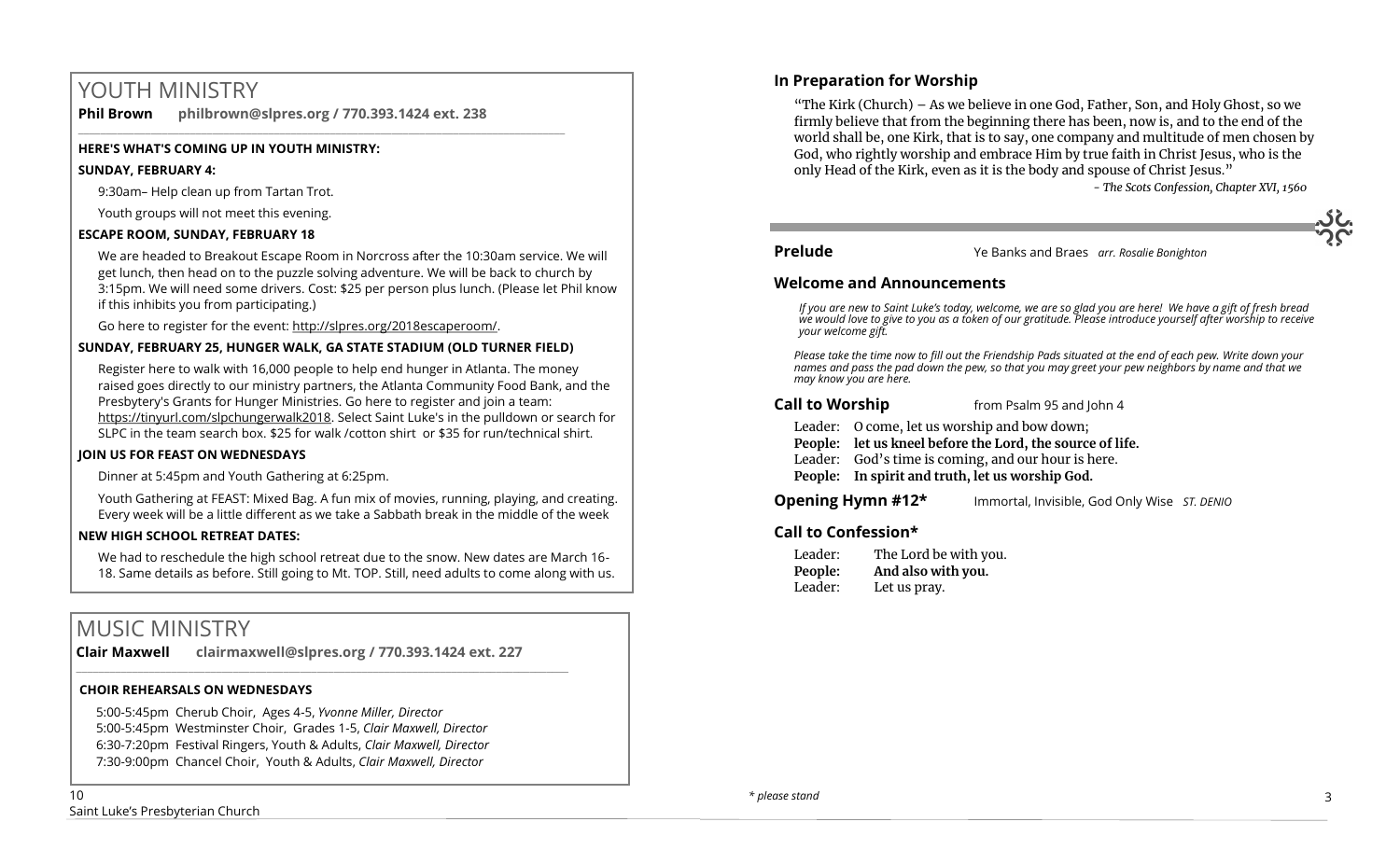#### **Prayer of Confession\***

Adapted from Scottish Reformer John Knox's Liturgy of 1560

**Almighty God,** 

**although we have not earned your favor, we acknowledge you to be a merciful God, loving and favorable to all who turn to you. And so we humbly ask you to show mercy to us. By your Spirit, O God, take possession of our hearts, so that, not only the actions of our lives, but also the words of our mouths, and the smallest thought of our minds, may be guided and governed by you. Through Jesus Christ our Lord, to whom, with You and the Holy Spirit, be all honor and glory, now and forever. Amen.**

Leader: Lord, in Your mercy, **People: Hear our prayer. Amen.**

#### **Assurance of Forgiveness\***

**Song of Praise #581\*** Glory Be to the Father *GLORIA PATRI*

**Glory be to the Father, and to the Son and to the Holy Ghost. As it was in the beginning, is now and ever shall be. World without end. Amen.** 

## **Passing of the Peace of Christ\***

Leader: May the peace of Christ be with you. **People: And also with you.** 

#### **Prayer for Illumination**

**Scripture Lesson(s)** Exodus 17:1-7 and John 4:1-26 *page 64 of the Old Testament and pages 94-95 of the New Testament*

Leader: The Word of the Lord. **People: Thanks be to God.**

#### **Tell Us Our Story Example 20 and 20 and 20 and 20 and 20 and 20 and 20 and 20 and 20 and 20 and 20 and 20 and 20 and 20 and 20 and 20 and 20 and 20 and 20 and 20 and 20 and 20 and 20 and 20 and 20 and 20 and 20 and 20 a**

*Children are always welcome to stay in worship. If preferred, parents may take their child(ren) to the nursery.*

**Sermon Example 2 "** "Reforming Outward" **Propose 2** David Lower

# ADULT MINISTRY

**Shannon Dill shannondill@slpres.org / 770.393.1424 ext. 229**   $\_$  ,  $\_$  ,  $\_$  ,  $\_$  ,  $\_$  ,  $\_$  ,  $\_$  ,  $\_$  ,  $\_$  ,  $\_$  ,  $\_$  ,  $\_$  ,  $\_$  ,  $\_$  ,  $\_$  ,  $\_$  ,  $\_$  ,  $\_$  ,  $\_$ 

#### **ADULT SUNDAY SCHOOL**

Individual classes have begun. Please see the website for a full description of each class. (http://slpres.org/program-ministries/adult-ministry/sunday-school)

Faith Foundations: Room 232 House to House: Room 203 Seasons of the Spirit: Room 231/233 Soul Food: Room 234/236

#### **FRIDAY MORNING MEN'S BIBLE STUDY**

Fellowship and Bible study every Friday from 6:40-8am in the Parlor with Dan Joyce.

#### **BIBLE STUDY: "WAYFARERS"**

Come join David, Shannon or Phil as this week's preacher leads a study of the scripture for the upcoming Sunday's worship. Meet on Wednesdays at 10am in the church library.

#### **LENTEN JOURNAL/STUDY**

To access the Lenten Journal/Study please go to this link: http://tinyurl.com/slpclent2018. The journal is entitled *Meeting Jesus in the Gospel of John*; a six week offering of prayer and reflection from the Society of Saint John the Evangelist and the Center for Ministry of Teaching at Virginia Theological Seminary. Printed copies will also be available in the church office.

# S P L A S H ! CHILDREN'S MINISTRIES

**Catherine Anne Thomas cathomas@slpres.org / 770.393.1424 ext. 228 \_\_\_\_\_\_\_\_\_\_\_\_\_\_\_\_\_\_\_\_\_\_\_\_\_\_\_\_\_\_\_\_\_\_\_\_\_\_\_\_\_\_\_\_\_\_\_\_\_\_\_\_\_\_\_\_\_\_\_\_\_\_\_\_\_\_\_\_\_\_\_\_\_\_\_\_\_\_\_\_\_\_\_\_\_\_\_\_** 

#### **MARK YOUR CALENDARS FOR UPCOMING 2018 EVENTS**

Details to follow in future publications.

• "Shipwrecked" VBS is June 11-14. Online registration is coming in February. Please contact Catherine Anne to volunteer.

#### **JOIN US FOR FEAST, DINNER AT 5:45PM AND PROGRAMMING AT 6:25PM**

**Heroes of the Bible, Age 3 through Kindergarten** — We'll keep learning about the exciting adventures of people who did great things for God. We can do great things for God, too! Room 120.

**Grow Together Now, 1st Grade through 5th Grade** — Our learning focus for this session will be Humility, Kindness and Cooperation. We'll examine these virtues through the lens of scripture as well as our own lives. This class learns through a lively assortment of group activities; always something new! 1st- 3rd– The Dock and 4th & 5th– The Lighthouse.

9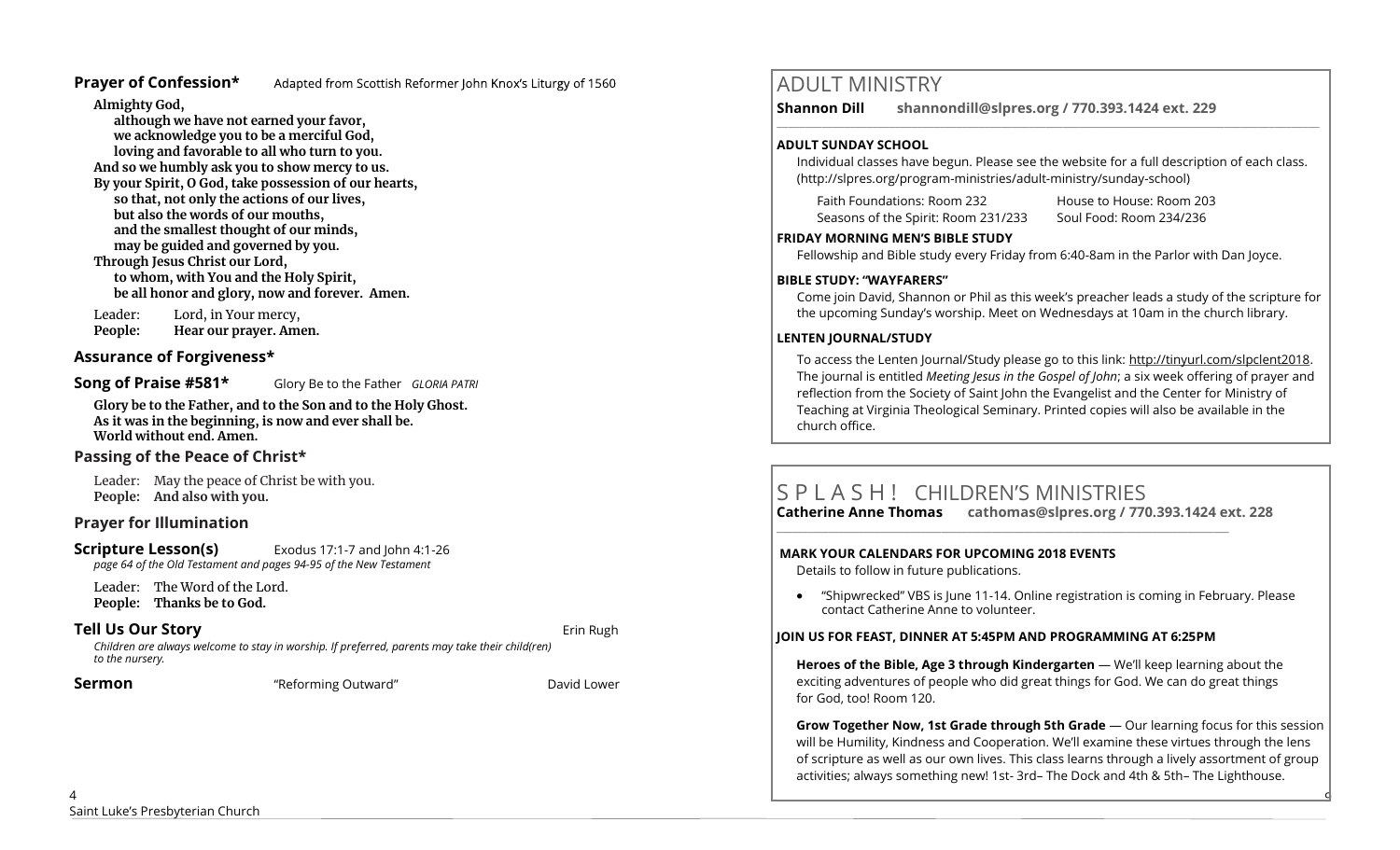# **Thank you, we are so grateful!**

**To all the 2017 Tartan Trot Sponsors! We are so grateful for your support of the race as well as the mission opportunities and outreach partners that the race benefits.**

Martye Alcini Gerald & Kari Aldridge Brian & Arlene Anderson Anonymous Lindsay Ballow & Amanda Dunnick Tony & Maria Barnhart Leslie Berry Rand & Sally Birsinger John & Patsy Bradley Al & Tricia Bridges Stacey Brooks Gary & Kelly Brown Marylyn Brown Phil & Kara Brown John & Karleen Buchholz Bob & Jennie Burroughs Handly & Leigh Cameron Steve & Faye Cashwell Liz Catlett Tracy Coffie Jim & Candy Cox Jim & Jean Cronan Dave & Margaret Crow Bob & Christine Crutchfield Rich & Donna Crutchfield Brian & Jenny Cummiskey Don & Shannon Dill Rosemary Dill Aaron & Erin Dixon Gray & Michelle Dobbins Mark & Ly Douglass Susan Edmonson Jared & Linda Elliot Bobby & Anna Ferretti Nancy Fox Shawn & Leslie Hamlin John & Anne Hardy John & Sally Hawkins Gil & Kelda Hearn Saralyn Hill Bill & Jill Hudson Charlie & Kris Hull David & Paula Humer Brid Igleheart Sonny & Laura Jester Bob & Joyce Johnson

8

Bob Joyner & Janis Kilgore Jean Kammerer Alan & Nan Keel Peter & Christy Keohane David & Betsy King Mike & Dorothy Kitchens Dan & Julie Knotts Bill & Joyce Kratzenberg Alan & Sally Larson Diane Lemaster Jim & Marian Lochry Tom & Becky Loftis Dean & Lauren Lorentzson David & Amanda Lower Joe & Florence Luranc Rachel Maloney Tom & Joanna Mangum Billy & Mary Martin Ron & Judy Mason John & Ellen Massey Donald Mayhall Jim McAlarney Neal & Liz McCarty TJ & Stephanie McGoldrick Tom & Lela McIntosh David & Sarah McKenney John & Janine McKenney Lisa Meyers Tony & Fern Mitropoulos Ben & Michelle Moebes James Moebes Daryl & Nancy Moore Phil & Lynn Moore Stephen & Lindsay Moss Chad & Laurie Munn Terry & Donna Nall Eric & Libby Nelson Ken & Lucy Painter Cecil & Virginia Palmer Todd & Amy Parker Langley & Carol Perry Bob & Julie Pile Rob & Jenny Price Roby & Andrea Price Jack & Niki Rabren Mark & Kimey Reed Scott & Cathy Rice

Mark & Cathie Rogers Mark Ryan & Kay Loerch Ann Sargent & Bart Paul Stephen Saunders & Suzie Ruddle Jim & Edna Schell Bob & Margaret Schultz Kay Sedberry & Frank Ruggiero Gordon & Nancy Self Pete & Mindi Shelton Scott Shipley & Emily Ritzler Billy Sibley & Candice St. Pierre JJ & Laura Singley Jan Slater Vivian Smith Mike & Gena Spears Bob Starling David & Rebecca Strickland Stan & Vicki Thornton Steve & Allison Thornton Brad & Jenny Troha Dick & Pat Troxel Beth Underhill Steve & Michelle Vail Ron & Allison Valdes Dustin & Carol Waller Steve & Shari Wassell Bernie & Carolyn Wasserman **Business Sponsors:** Atlanta Home & Patio Back2Back Chiropractic Carmichael Brasher Tuvell Custom Signs Today CycleBar GoGo Squeez Kaplan Orthodontics Kroger Max's Coal Oven Pizza OneLife Fitness Panera Bread Printwave Publix **Starbucks** SunTrust Mortgage Thornton Law Firm Vintage Pizzeria Womack & Associates

#### **Affirmation of Faith\*** from The Scots Confession

**We confess and acknowledge one God alone, to whom we must cleave, whom alone we must serve, whom only we must worship, and in whom alone we put our trust. who is eternal, infinite, immeasurable, incomprehensible, omnipotent, invisible; one in substance and yet distinct in three persons, the Father, the Son, and the Holy Spirit. We most surely believe that God preserved, instructed, multiplied, honored, adorned, and called from death to life his kirk in all ages since the beginning until the coming of Christ Jesus in the flesh. Amen.**

#### **Celebration of Tartan Trot Phil Brown**

#### **Offering Invitation**

*Giving is a tangible sign of worship. If you give electronically, there is a blue, laminated, electronic giving in the pew rack to place in the offering plate as it is passed.*

**Offertory** Comfort *arr. Richard Lloyd* 

**Song of Thanksgiving\*** Doxology *OLD HUNDREDTH* 



#### **Holy Communion**

*Communion will be served by intinction (dipping the bread into the cup). Everyone is invited to participate in the sacrament. Children who have discussed the sacrament with their parents and/or pastor are welcome. The cup holds grape juice, not wine, during this service. A server with gluten-free wafers will be standing directly in front of the communion table for those who prefer this option. If you would prefer to be served where you are sitting, please raise your hand.* 

**Communion Music**